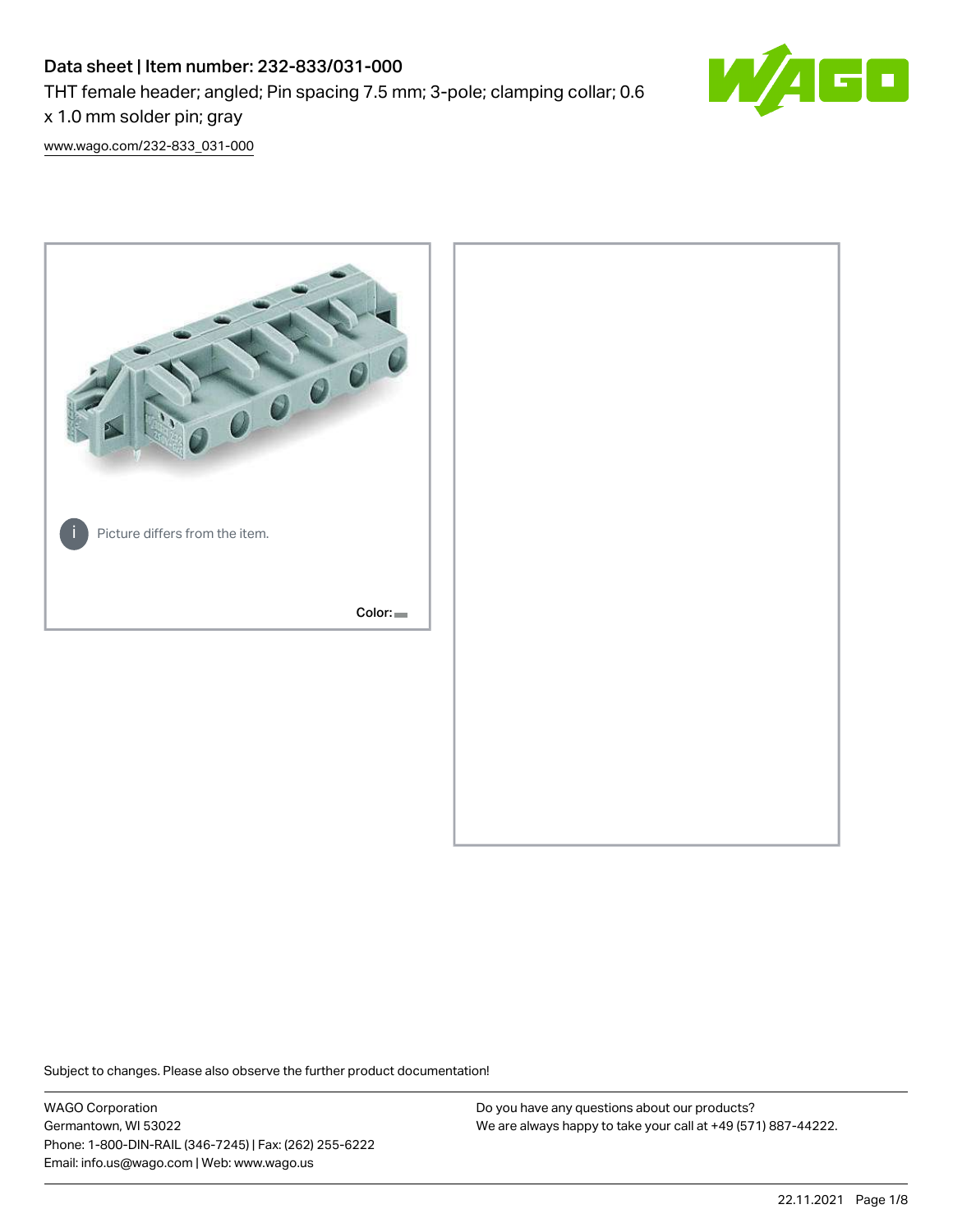



### Item description

- $\blacksquare$ Horizontal or vertical PCB mounting via straight or angled solder pins
- $\blacksquare$ For board-to-board and board-to-wire connections
- П Touch-proof PCB outputs
- $\blacksquare$ Easy-to-identify PCB inputs and outputs
- With coding fingers  $\blacksquare$

### Data Notes

Safety information 1 The MCS – MULTI CONNECTION SYSTEM includes connectors without breaking capacity in accordance with DIN EN 61984. When used as intended, these connectors must not be connected /disconnected when live or under load. The circuit design should ensure header pins, which can be touched, are not live when unmated.

Subject to changes. Please also observe the further product documentation!

WAGO Corporation Germantown, WI 53022 Phone: 1-800-DIN-RAIL (346-7245) | Fax: (262) 255-6222 Email: info.us@wago.com | Web: www.wago.us Do you have any questions about our products? We are always happy to take your call at +49 (571) 887-44222.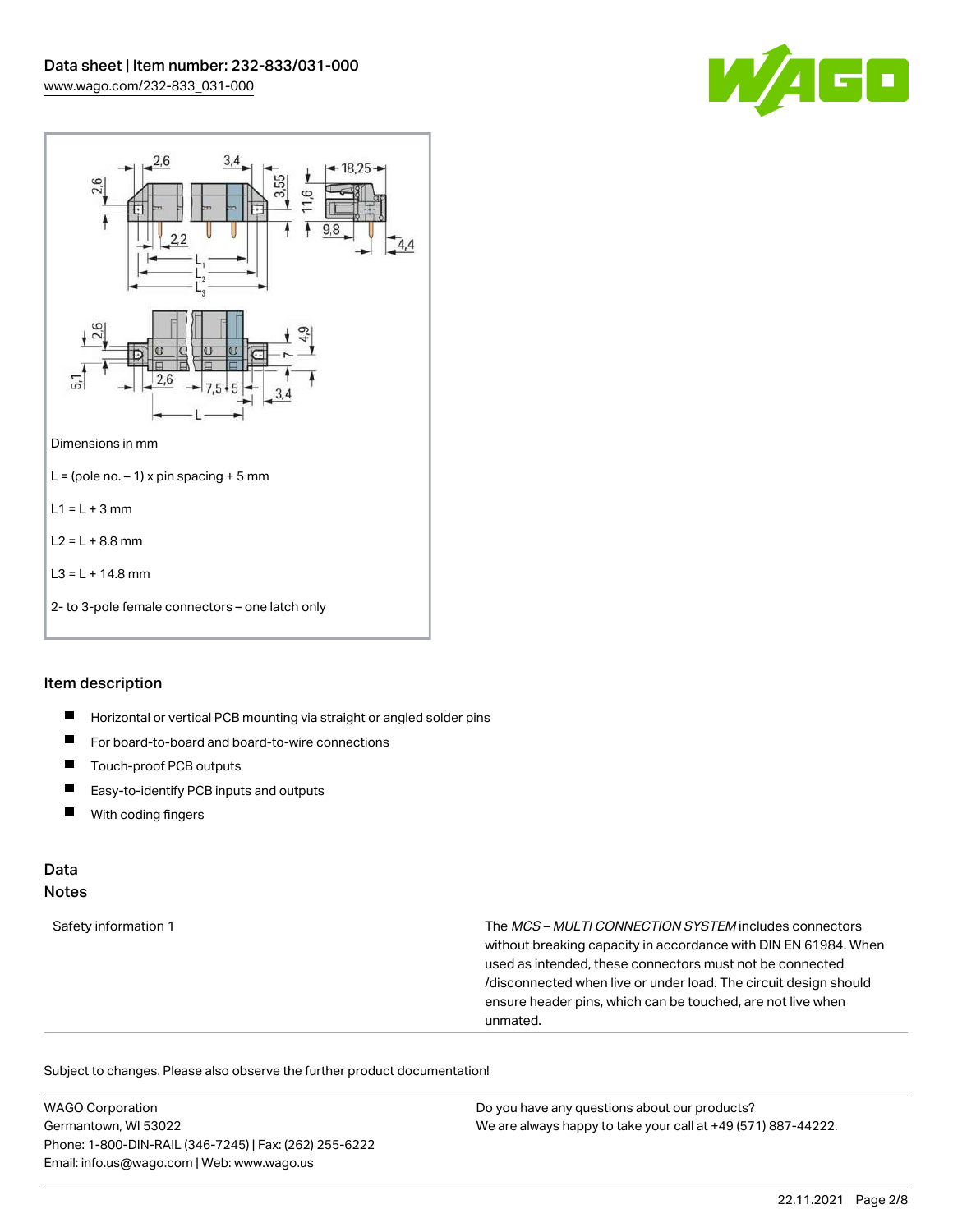

Variants: Other pole numbers

3.8 mm pin projection for male headers with straight solder pins Gold-plated or partially gold-plated contact surfaces Other versions (or variants) can be requested from WAGO Sales or configured at https://configurator.wago.com/

#### Electrical data

## IEC Approvals

| Ratings per                 | IEC/EN 60664-1                                                        |
|-----------------------------|-----------------------------------------------------------------------|
| Rated voltage (III / 3)     | 500 V                                                                 |
| Rated surge voltage (III/3) | 6 <sub>kV</sub>                                                       |
| Rated voltage (III/2)       | 630 V                                                                 |
| Rated surge voltage (III/2) | 6 kV                                                                  |
| Nominal voltage (II/2)      | 1000V                                                                 |
| Rated surge voltage (II/2)  | 6 <sub>kV</sub>                                                       |
| Rated current               | 12A                                                                   |
| Legend (ratings)            | $(III / 2)$ $\triangle$ Overvoltage category III / Pollution degree 2 |

### UL Approvals

| Approvals per                  | UL 1059 |
|--------------------------------|---------|
| Rated voltage UL (Use Group B) | 300 V   |
| Rated current UL (Use Group B) | 15 A    |
| Rated voltage UL (Use Group D) | 300 V   |
| Rated current UL (Use Group D) | 10 A    |

# Ratings per UL

| $- - -$<br>Rated voltage UL 1977 | 600 V |
|----------------------------------|-------|
| Rated current UL 1977            |       |
|                                  |       |

# CSA Approvals

| Approvals per                   | CSA   |
|---------------------------------|-------|
| Rated voltage CSA (Use Group B) | 300 V |
| Rated current CSA (Use Group B) | 15 A  |
| Rated voltage CSA (Use Group D) | 300 V |
| Rated current CSA (Use Group D) | 10 A  |

.<br>Subject to changes. Please also observe the further product documentation!

WAGO Corporation Germantown, WI 53022 Phone: 1-800-DIN-RAIL (346-7245) | Fax: (262) 255-6222 Email: info.us@wago.com | Web: www.wago.us Do you have any questions about our products? We are always happy to take your call at +49 (571) 887-44222.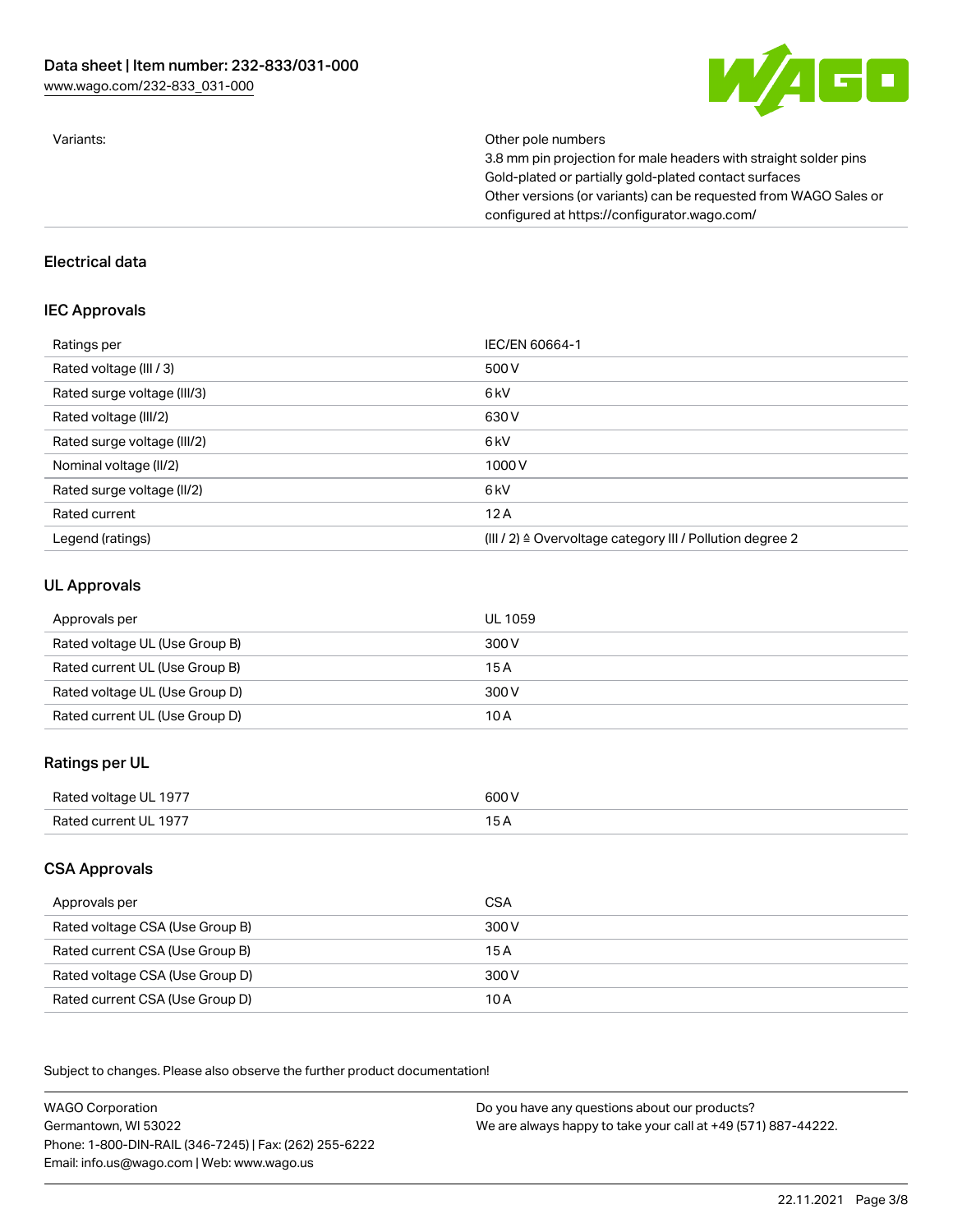[www.wago.com/232-833\\_031-000](http://www.wago.com/232-833_031-000)



# Connection data

| Total number of potentials |  |
|----------------------------|--|
| Number of connection types |  |
| Number of levels           |  |

# Connection 1

| Number of poles |  |
|-----------------|--|
|-----------------|--|

# Physical data

| Pin spacing                          | 7.5 mm / 0.295 inch        |
|--------------------------------------|----------------------------|
| Width                                | 34.8 mm / 1.37 inch        |
| Height                               | 16.6 mm / 0.654 inch       |
| Height from the surface              | 11.6 mm / 0.457 inch       |
| Depth                                | 18.25 mm / 0.719 inch      |
| Solder pin length                    | $5 \,\mathrm{mm}$          |
| Solder pin dimensions                | $0.6 \times 1$ mm          |
| Drilled hole diameter with tolerance | $1.3$ <sup>(+0.1)</sup> mm |

### Mechanical data

| Mounting type | Mounting flange       |
|---------------|-----------------------|
| Mounting type | Feed-through mounting |
|               | Panel mounting        |

### Plug-in connection

| Contact type (pluggable connector) | Female header |
|------------------------------------|---------------|
| Connector (connection type)        | for PCB       |
| Mismating protection               | No            |
| Mating direction to the PCB        | 0°            |
| Locking of plug-in connection      | Without       |

# PCB contact

| PCB Contact                         | тнт                                        |
|-------------------------------------|--------------------------------------------|
| Solder pin arrangement              | over the entire female connector (in-line) |
| Number of solder pins per potential |                                            |

Subject to changes. Please also observe the further product documentation!

WAGO Corporation Germantown, WI 53022 Phone: 1-800-DIN-RAIL (346-7245) | Fax: (262) 255-6222 Email: info.us@wago.com | Web: www.wago.us Do you have any questions about our products? We are always happy to take your call at +49 (571) 887-44222.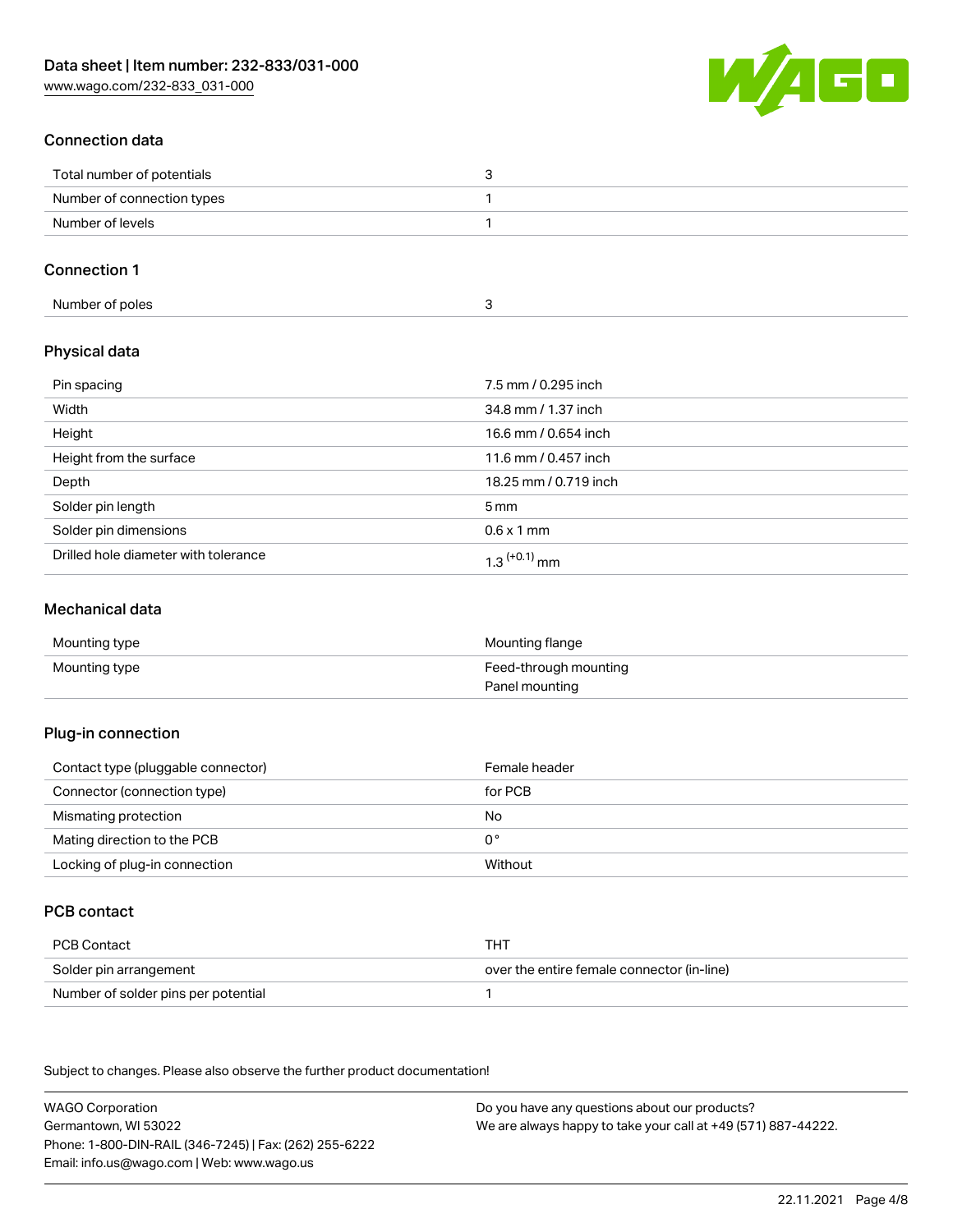

### Material data

| Color                       | gray             |
|-----------------------------|------------------|
| Material group              |                  |
| Insulation material         | Polyamide (PA66) |
| Flammability class per UL94 | V0               |
| Contact material            | Copper alloy     |
| Contact plating             | tin-plated       |
| Fire load                   | 0.081 MJ         |
| Weight                      | 3.8 <sub>g</sub> |

#### Environmental requirements

| Limit temperature range | $-60+85 °C$ |
|-------------------------|-------------|
|-------------------------|-------------|

### Commercial data

| Product Group         | 3 (Multi Conn. System) |
|-----------------------|------------------------|
| PU (SPU)              | 50 Stück               |
| Packaging type        | box                    |
| Country of origin     | DE                     |
| <b>GTIN</b>           | 4044918626262          |
| Customs tariff number | 8536694040             |

## Approvals / Certificates

#### Ship Approvals

| Logo | Approval                                  | <b>Additional Approval Text</b> | Certificate<br>name                |
|------|-------------------------------------------|---------------------------------|------------------------------------|
| ABS  | <b>ABS</b><br>American Bureau of Shipping | $\overline{\phantom{0}}$        | $19-$<br>HG15869876-<br><b>PDA</b> |
|      | <b>DNV GL</b>                             | $\overline{\phantom{0}}$        | TAE000016Z                         |

Det Norske Veritas, Germanischer Lloyd

#### UL-Approvals

|      |                                |                          | Certificate |
|------|--------------------------------|--------------------------|-------------|
| Logo | Approval                       | Additional Approval Text | name        |
|      | UR                             | <b>UL 1059</b>           | E45172      |
|      | Underwriters Laboratories Inc. |                          |             |

Subject to changes. Please also observe the further product documentation!

| <b>WAGO Corporation</b>                                | Do you have any questions about our products?                 |
|--------------------------------------------------------|---------------------------------------------------------------|
| Germantown. WI 53022                                   | We are always happy to take your call at +49 (571) 887-44222. |
| Phone: 1-800-DIN-RAIL (346-7245)   Fax: (262) 255-6222 |                                                               |
| Email: info.us@wago.com   Web: www.wago.us             |                                                               |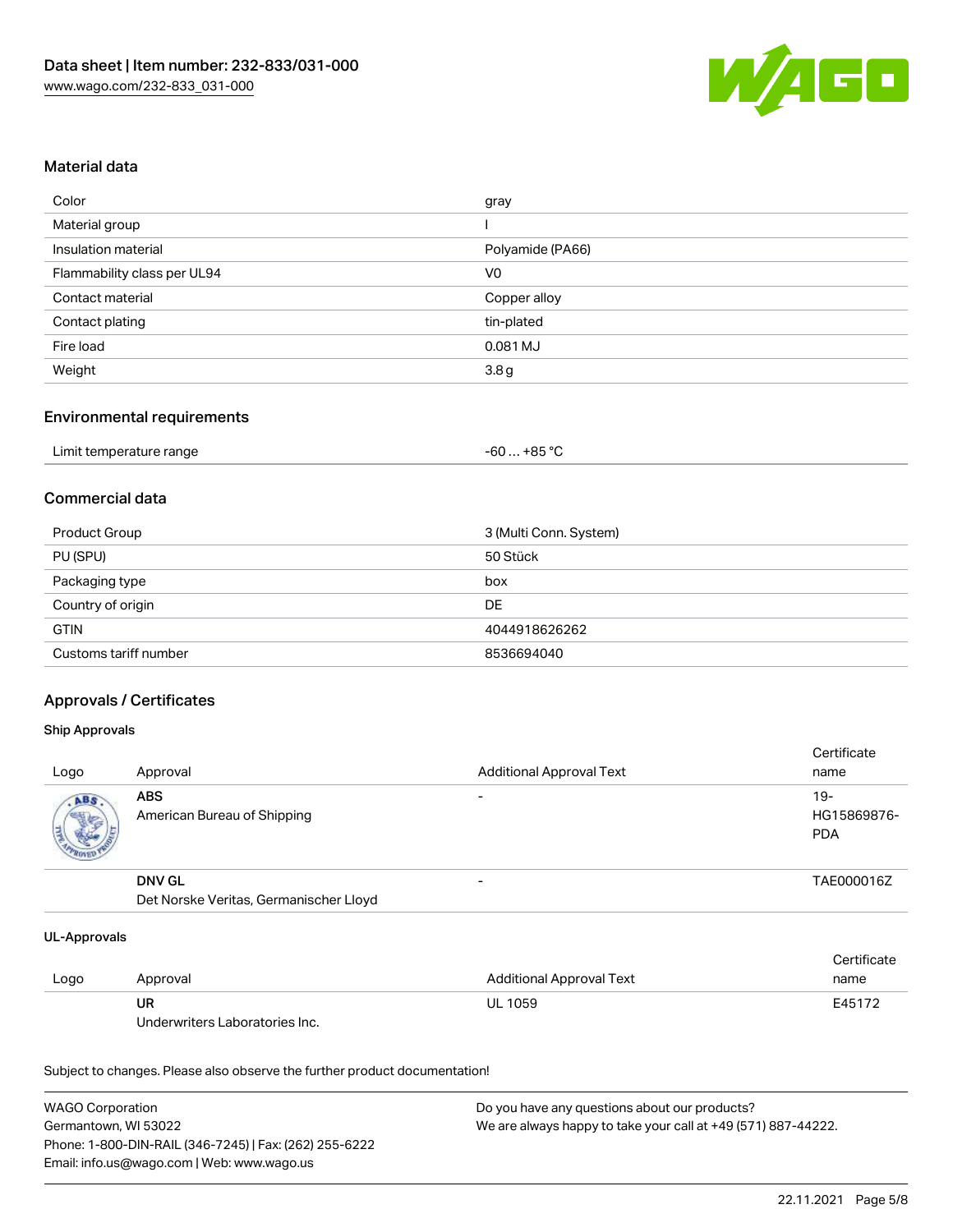

UR

Underwriters Laboratories Inc.

UL 1977 **E 45171** 

 $\boxed{\blacksquare}$ 

# Counterpart



Item no.731-603 1-conductor male connector; CAGE CLAMP®; 2.5 mm²; Pin spacing 7.5 mm; 3-pole; 2,50 mm²; gray [www.wago.com/731-603](https://www.wago.com/731-603)

### Optional accessories

| <b>Testing accessories</b> |  |
|----------------------------|--|
|                            |  |
|                            |  |

| Testing accessories |
|---------------------|
|                     |



|  | Item no.: 210-136<br>Test plug; 2 mm Ø; with 500 mm cable | www.wago.com/210-136 |
|--|-----------------------------------------------------------|----------------------|
|--|-----------------------------------------------------------|----------------------|

|                                            | Item no.: 231-662<br>Test plugs for female connectors; for 7.5 mm and 7.62 mm pin spacing; 2,50 mm <sup>2</sup> ; light gray | www.wago.com/231-662 |
|--------------------------------------------|------------------------------------------------------------------------------------------------------------------------------|----------------------|
| Mounting                                   |                                                                                                                              |                      |
|                                            | Mounting accessories                                                                                                         |                      |
|                                            | Item no.: 209-147<br>Self-tapping screw                                                                                      | www.wago.com/209-147 |
|                                            | Item no.: 231-194<br>Self-tapping screw; B 2.2x13, fixing hole 1.8 mm Ø                                                      | www.wago.com/231-194 |
| <b>Contract Contract Contract Contract</b> |                                                                                                                              |                      |



Item no.: 231-195 Nettrition: 231-195<br>Screw with nut; M2x12; for fixing element [www.wago.com/231-195](http://www.wago.com/231-195)

Item no.: 231-295 Screw with nut [www.wago.com/231-295](http://www.wago.com/231-295)

# Downloads **Documentation**

| Additional Information |            |     |          |
|------------------------|------------|-----|----------|
| Technical explanations | 2019 Apr 3 | pdf | Download |

Subject to changes. Please also observe the further product documentation!

| <b>WAGO Corporation</b>                                | Do you have any questions about our products?                 |
|--------------------------------------------------------|---------------------------------------------------------------|
| Germantown, WI 53022                                   | We are always happy to take your call at +49 (571) 887-44222. |
| Phone: 1-800-DIN-RAIL (346-7245)   Fax: (262) 255-6222 |                                                               |
| Email: info.us@wago.com   Web: www.wago.us             |                                                               |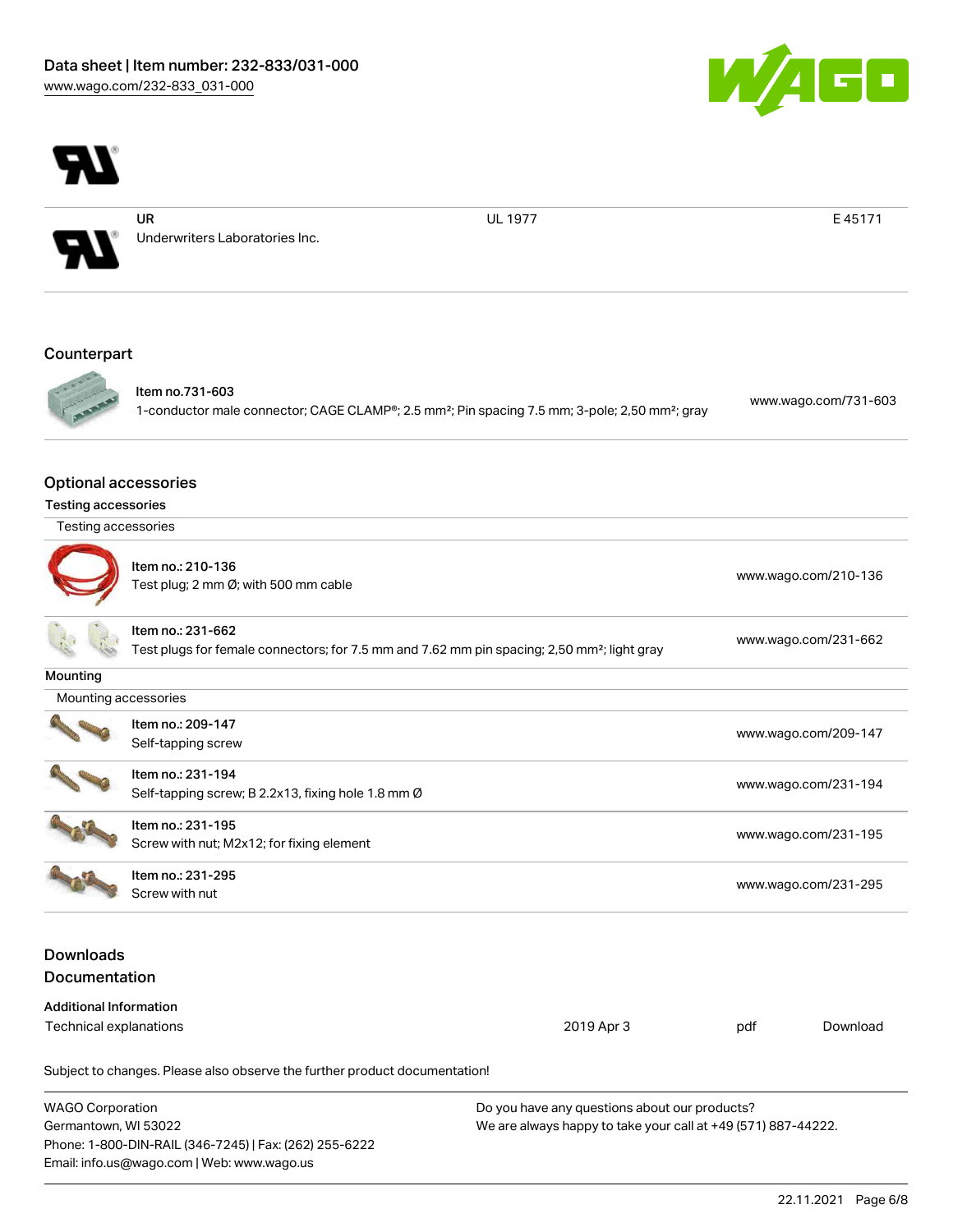

# CAD files

#### CAE data

| EPLAN Data Portal 232-833/031-000 | URL | Download |
|-----------------------------------|-----|----------|
| EPLAN Data Portal 232-833/031-000 | URL | Download |
| <b>PCB Design</b>                 |     |          |

| Symbol and Footprint 232-833/031-000                                                | URL | Download |
|-------------------------------------------------------------------------------------|-----|----------|
| CAx data for your PCB design, consisting of "schematic symbols and PCB footprints", |     |          |
| allow easy integration of the WAGO component into your development environment.     |     |          |

#### Supported formats:

- $\blacksquare$ Accel EDA 14 & 15
- $\blacksquare$ Altium 6 to current version
- $\blacksquare$ Cadence Allegro
- $\blacksquare$ **DesignSpark**
- $\blacksquare$ Eagle Libraries
- $\blacksquare$ KiCad
- Mentor Graphics BoardStation П
- $\blacksquare$ Mentor Graphics Design Architect
- $\blacksquare$ Mentor Graphics Design Expedition 99 and 2000
- $\blacksquare$ OrCAD 9.X PCB and Capture
- $\blacksquare$ PADS PowerPCB 3, 3.5, 4.X, and 5.X
- $\blacksquare$ PADS PowerPCB and PowerLogic 3.0
- $\blacksquare$ PCAD 2000, 2001, 2002, 2004, and 2006
- $\blacksquare$ Pulsonix 8.5 or newer
- П **STL**
- $\blacksquare$ 3D STEP
- $\blacksquare$ TARGET 3001!
- П View Logic ViewDraw
- П Quadcept
- $\blacksquare$ Zuken CadStar 3 and 4
- $\blacksquare$ Zuken CR-5000 and CR-8000

PCB Component Libraries (EDA), PCB CAD Library Ultra Librarian

Subject to changes. Please also observe the further product documentation!

Do you have any questions about our products? We are always happy to take your call at +49 (571) 887-44222.